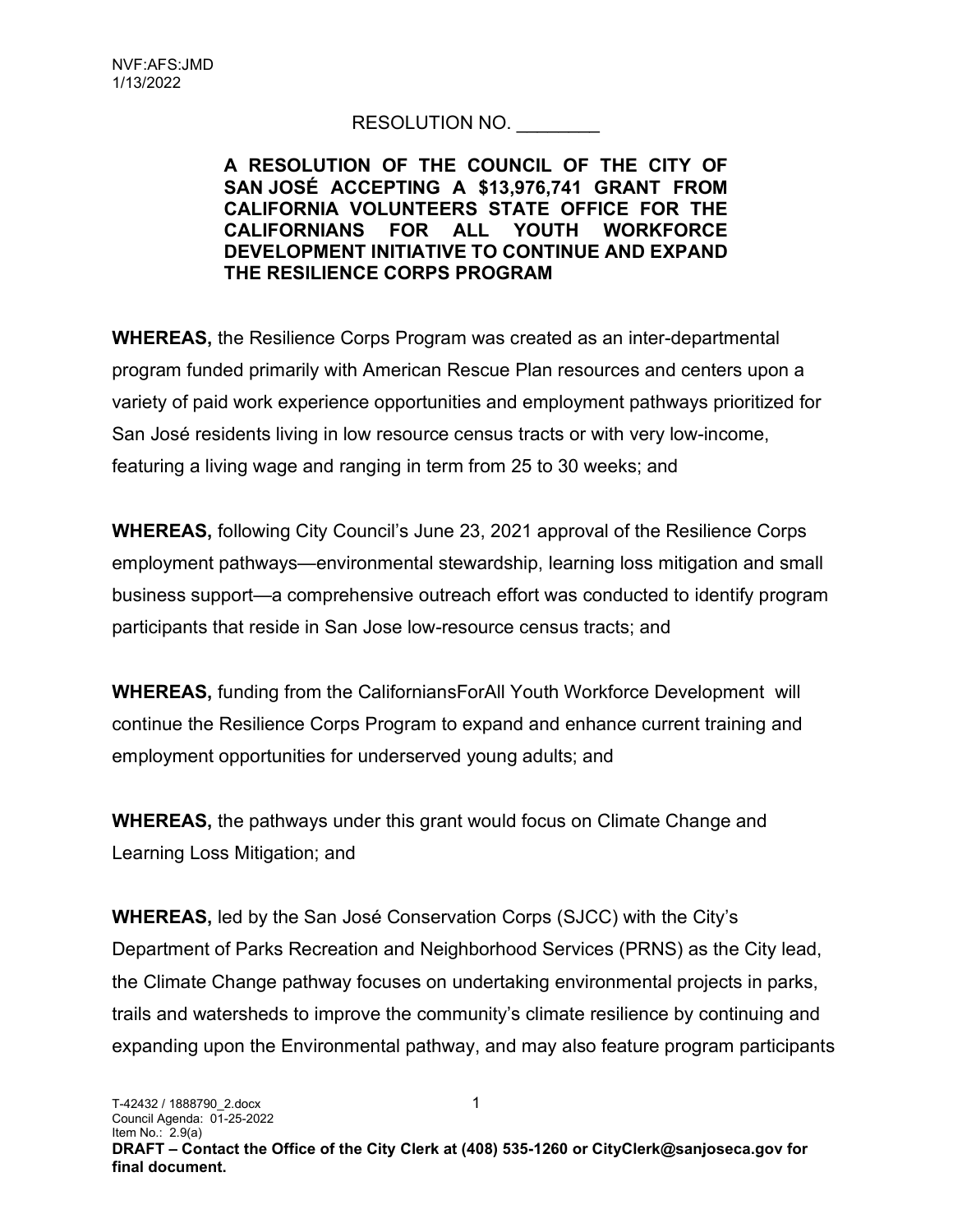assisting with water conservation efforts, including education and outreach to residents and businesses about rebates and other programs to incentivize reduction in water usage, and clean-up activities in watersheds, waterways, and other illegal dumping or litter hot spots; and

WHEREAS, the Learning Loss Mitigation pathway focuses on accelerating K-12 learning recovery from the COVID-19 pandemic; Resilience Corps participants will be placed with well-established expanded learning program providers, which includes Catholic Charities of Santa Clara County, Boys & Girls Club, Bay Area Tutoring Association, the PRNS R.O.C.K. program, the San Jose Library Homework Club and after school programs; an anticipated 125 participants would be enrolled in this pathway; and

WHEREAS, the program will allow participants to (1) earn no lower than 80% of the City's living wage - currently, \$25.31 without benefits and \$24.07 with benefits; (2) will provide services across the pathways that include supervision and case management of program participants, transportation assistance, clothing, tool belts, retention incentives, and contractor provided materials, supplies and other program operating costs to provide the critical resources to allow participants to readily access and reap the full benefits of the training and work experience opportunities available; (3) all supportive services would be customized to the needs of the specific participant as assessed the assigned case manager; and (4) provide a variety of job readiness, professional development and other trainings to the youth of the City of San José;

NOW, THEREFORE, BE IT RESOLVED BY THE COUNCIL OF THE CITY OF SAN JOSE THAT:

That the City Manager or designee is authorized to: